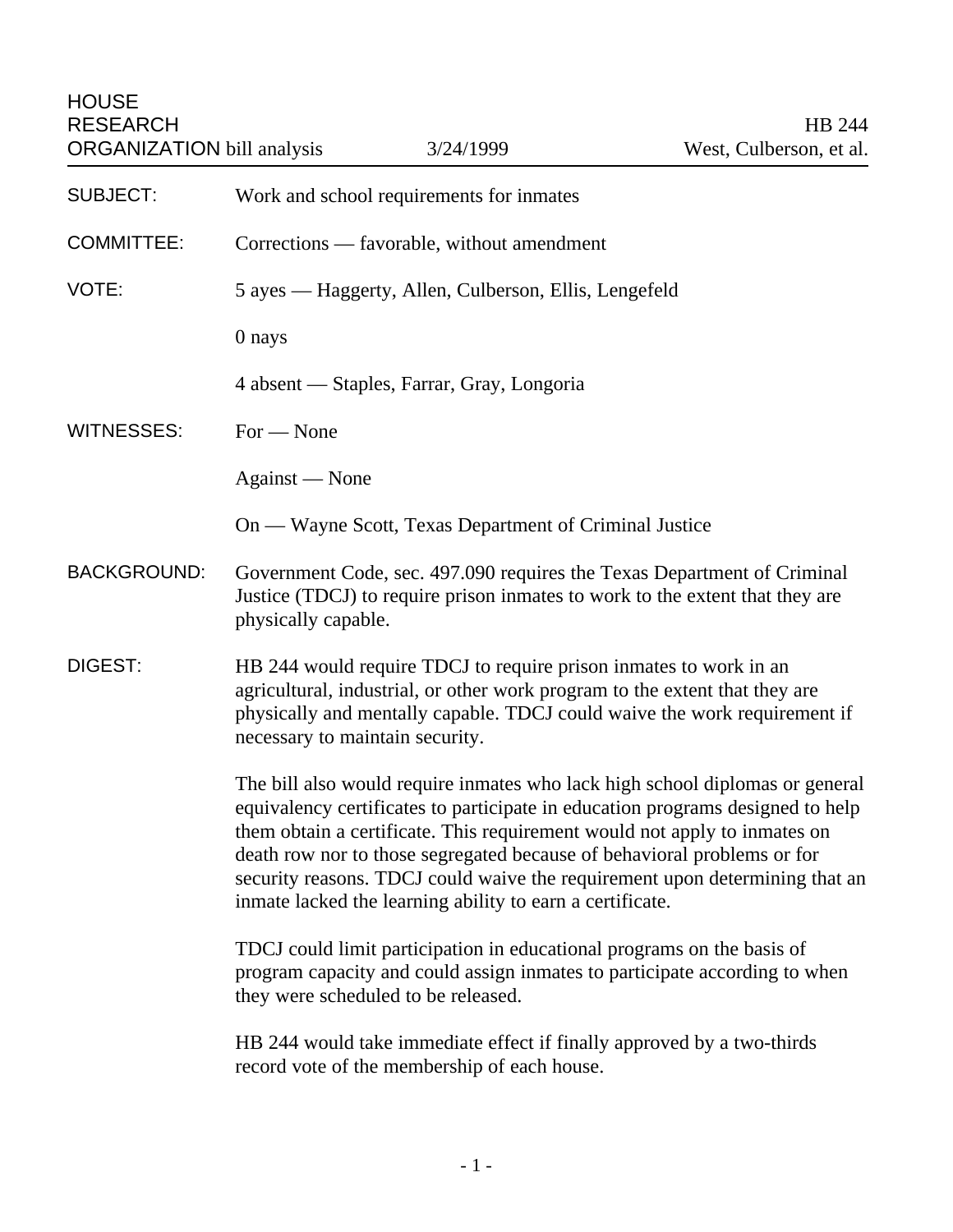## HB 244 House Research Organization page 2

**SUPPORTERS** SAY: HB 244 would clarify current statutory requirements about work and educational programs for inmates and would codify TDCJ policies concerning educational programs to prevent these policies from being changed in the future. The policies now in effect make sense and should be adopted as the state's official position rather than being subject to change by TDCJ. Making these policies law could clear up a misconception that inmates are not required to work or get an education. More than 80 percent of TDCJ's approximately 130,000 inmates in state prisons work or are enrolled in educational programs.

> Current law requires inmates to work if they are physically capable. HB 244 would include mental capability in the law to ensure that offenders with mental impairments were treated fairly.

TDCJ policy requires every inmate to work or attend educational programs unless segregated for behavioral, security, or medical reasons. Similarly, agency policy stipulates that inmates with less than a sixth-grade education attend educational classes. Inmates with higher levels of education who do not have a high school diploma also are enrolled in the classes as space permits. Illiterate inmates and those closest to being released are given priority for class spaces.

HB 244 would give TDCJ the flexibility it needs concerning work and education programs. The agency would be able to waive work and educational requirements when necessary. In addition, TDCJ could limit participation in education programs on the basis of capacity and could prioritize assignments to the program. Current participation guidelines would continue to apply and would prevent any abuse of the work and educational programs.

Inmates and their families support these programs because through work and education, inmates can learn important skills and even a trade that could help them find stable employment when released.

**OPPONENTS** SAY: HB 244 could reduce the flexibility of TDCJ to manage its education and work programs in the future. As a large agency with diverse needs, TDCJ should be given broad guidelines and then allowed to develop specific policies. If HB 244 were enacted and TDCJ later needed to change these policies, the Legislature would have to change the law, which could be more